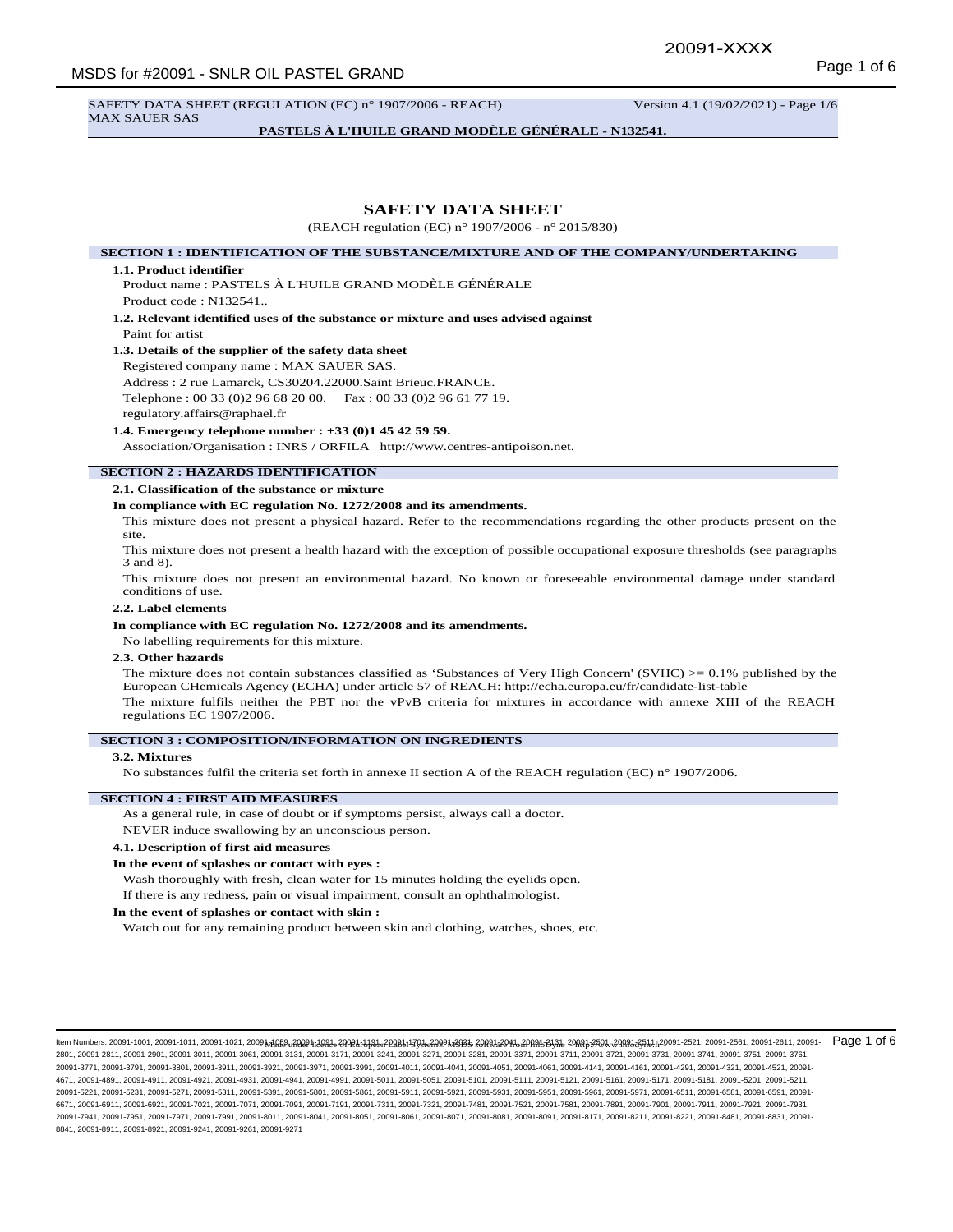# Page 2 of 6 MSDS for #20091 - SNLR OIL PASTEL GRAND SAFETY DATA SHEET (REGULATION (EC) n° 1907/2006 - REACH) Version 4.1 (19/02/2021) - Page 2/6 MAX SAUER SAS **PASTELS À L'HUILE GRAND MODÈLE GÉNÉRALE - N132541. In the event of swallowing :** Seek medical attention, showing the label. **4.2. Most important symptoms and effects, both acute and delayed** No data available. **4.3. Indication of any immediate medical attention and special treatment needed** No data available. **SECTION 5 : FIREFIGHTING MEASURES** Non-flammable. **5.1. Extinguishing media 5.2. Special hazards arising from the substance or mixture** A fire will often produce a thick black smoke. Exposure to decomposition products may be hazardous to health. Do not breathe in smoke. In the event of a fire, the following may be formed : - carbon monoxide (CO) - carbon dioxide (CO2) **5.3. Advice for firefighters** No data available. **SECTION 6 : ACCIDENTAL RELEASE MEASURES 6.1. Personal precautions, protective equipment and emergency procedures** Consult the safety measures listed under headings 7 and 8. **For first aid worker** First aid workers will be equipped with suitable personal protective equipment (See section 8). **6.2. Environmental precautions** Prevent any material from entering drains or waterways. **6.3. Methods and material for containment and cleaning up** Retrieve the product by mechanical means (sweeping/vacuuming) : do not generate dust. **6.4. Reference to other sections** No data available. **SECTION 7 : HANDLING AND STORAGE** Requirements relating to storage premises apply to all facilities where the mixture is handled. **7.1. Precautions for safe handling** Always wash hands after handling. **Fire prevention :** Precautions must be taken to prevent any dust formation at a concentration higher than ignition or explosion concentration or the occupational exposure limits. Use the mixture in premises free of naked flames or other sources of ignition and ensure that electrical equipment is suitably protected. Keep packages tightly closed and away from sources of heat, sparks and naked flames. Prevent access by unauthorised personnel. **Recommended equipment and procedures :** For personal protection, see section 8. Observe precautions stated on label and also industrial safety regulations. Packages which have been opened must be reclosed carefully and stored in an upright position. **Prohibited equipment and procedures :** No smoking, eating or drinking in areas where the mixture is used. **7.2. Conditions for safe storage, including any incompatibilities** No data available.

llem Numbers: 20091-1001, 20091-1011, 20091-1021, 20091<u>,1089, 20091, 1081, 20091, 1081, 20091, 20098, 20091, 20091, 20081, 2008, 20091, 2009, 2008, 2009, 2008, 2008, 2008, 2008, 2008, 2009, 2008, 2008, 2008, 2008, 2008, 2</u> 2801, 20091-2811, 20091-2901, 20091-3011, 20091-3061, 20091-3131, 20091-3171, 20091-3241, 20091-3271, 20091-3281, 20091-3371, 20091-3711, 20091-3721, 20091-3731, 20091-3741, 20091-3751, 20091-3761, 20091-3771, 20091-3791, 20091-3801, 20091-3911, 20091-3921, 20091-3971, 20091-3991, 20091-4011, 20091-4041, 20091-4051, 20091-4061, 20091-4141, 20091-4161, 20091-4291, 20091-4321, 20091-4521, 20091- 4671, 20091-4891, 20091-4911, 20091-4921, 20091-4931, 20091-4941, 20091-4991, 20091-5011, 20091-5051, 20091-5101, 20091-5111, 20091-5121, 20091-5161, 20091-5171, 20091-5181, 20091-5201, 20091-5211, 20091-5221, 20091-5231, 20091-5271, 20091-5311, 20091-5391, 20091-5801, 20091-5861, 20091-5911, 20091-5921, 20091-5931, 20091-5951, 20091-5961, 20091-5971, 20091-6511, 20091-6581, 20091-6591, 20091- 6671, 20091-6911, 20091-6921, 20091-7021, 20091-7071, 20091-7091, 20091-7191, 20091-7311, 20091-7321, 20091-7481, 20091-7521, 20091-7581, 20091-7891, 20091-7901, 20091-7911, 20091-7921, 20091-7931, 20091-7941, 20091-7951, 20091-7971, 20091-7991, 20091-8011, 20091-8041, 20091-8051, 20091-8061, 20091-8071, 20091-8081, 20091-8091, 20091-8171, 20091-8211, 20091-8221, 20091-8481, 20091-8831, 20091- 8841, 20091-8911, 20091-8921, 20091-9241, 20091-9261, 20091-9271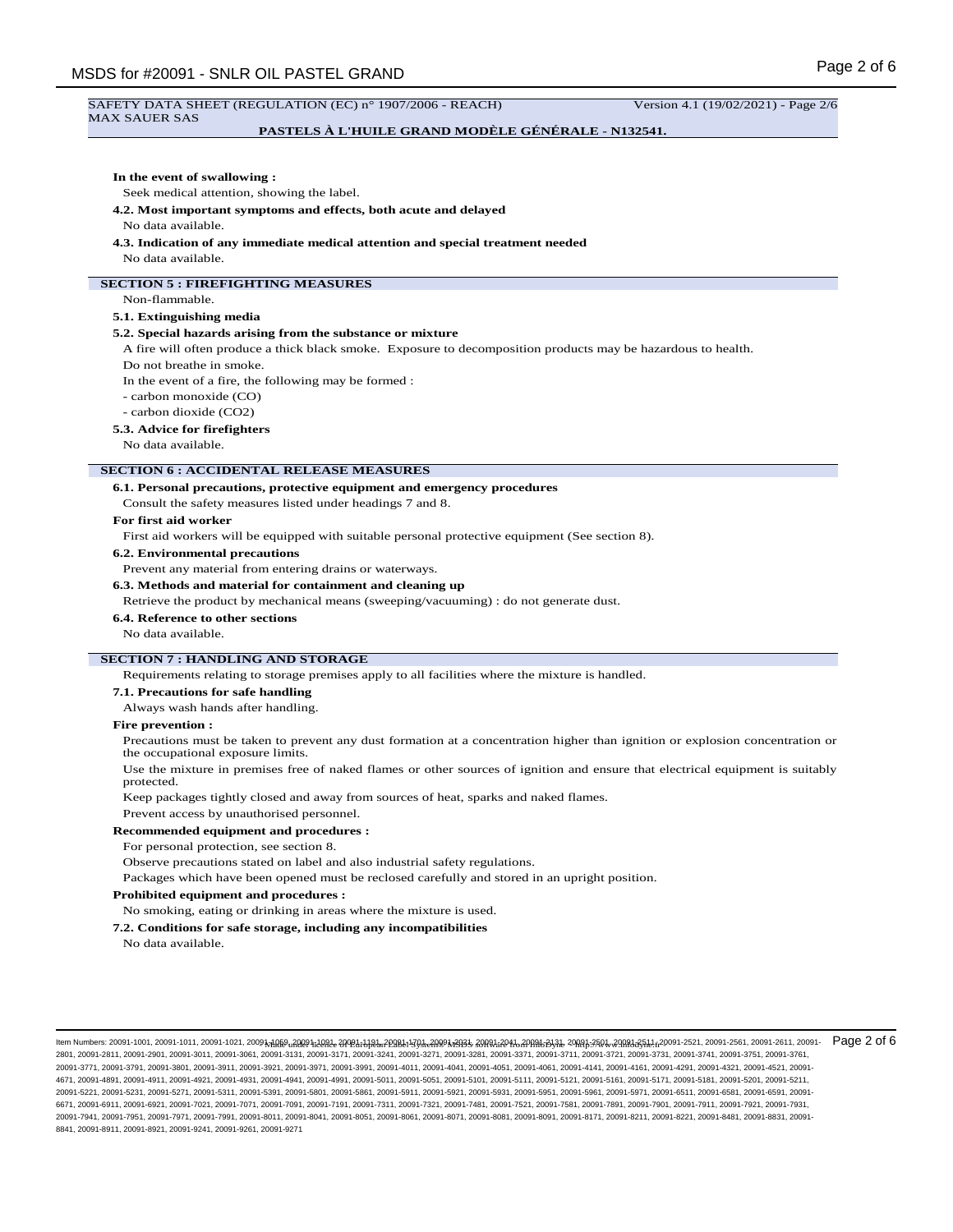### SAFETY DATA SHEET (REGULATION (EC) n° 1907/2006 - REACH) Version 4.1 (19/02/2021) - Page 3/6 MAX SAUER SAS

## **PASTELS À L'HUILE GRAND MODÈLE GÉNÉRALE - N132541.**

## **Storage**

Keep out of reach of children.

Keep well away from all sources of ignition, heat and direct sunlight.

#### **Packaging**

Always keep in packaging made of an identical material to the original.

**7.3. Specific end use(s)**

No data available.

### **SECTION 8 : EXPOSURE CONTROLS/PERSONAL PROTECTION**

**8.1. Control parameters**

No data available.

## **8.2. Exposure controls**

## **Personal protection measures, such as personal protective equipment**

Pictogram(s) indicating the obligation of wearing personal protective equipment (PPE) :



Use personal protective equipment that is clean and has been properly maintained.

Store personal protective equipment in a clean place, away from the work area.

Never eat, drink or smoke during use. Remove and wash contaminated clothing before re-using. Ensure that there is adequate ventilation, especially in confined areas.

## **- Eye / face protection**

Avoid contact with eyes.

Before handling powders or dust emission, wear mask goggles in accordance with standard EN166.

## **- Hand protection**

Wear suitable protective gloves in the event of prolonged or repeated skin contact. Recommended properties :

- Impervious gloves in accordance with standard EN374

**- Body protection**

Work clothing worn by personnel shall be laundered regularly.

After contact with the product, all parts of the body that have been soiled must be washed.

**- Respiratory protection**

Avoid breathing dust.

Type of FFP mask :

Wear a disposable half-mask dust filter in accordance with standard EN149.

#### **SECTION 9 : PHYSICAL AND CHEMICAL PROPERTIES**

#### **9.1. Information on basic physical and chemical properties General information :**

| менегат пимпаатин.                                     |                 |
|--------------------------------------------------------|-----------------|
| Physical state:                                        | Powder or dust. |
| Important health, safety and environmental information |                 |
| $pH$ :                                                 | Not stated.     |
|                                                        | Neutral.        |
| Boiling point/boiling range:                           | Not specified.  |
| Flash point interval :                                 | Not relevant.   |
| Vapour pressure $(50^{\circ}C)$ :                      | Not relevant.   |
| Density:                                               | >1              |
| Water solubility:                                      | Insoluble.      |
| Melting point/melting range:                           | Not specified.  |
| Self-ignition temperature :                            | Not specified.  |
| Decomposition point/decomposition range :              | Not specified.  |

llem Numbers: 20091-1001, 20091-1011, 20091-1021, 20091<u>,1089, 20091, 1081, 20091, 1081, 20091, 20098, 20091, 20091, 20081, 2008, 20091, 2009, 2008, 2009, 2008, 2008, 2.200, 2.200, 2.200, 20091-2521, 20091-2521, 20091-2521</u> 2801, 20091-2811, 20091-2901, 20091-3011, 20091-3061, 20091-3131, 20091-3171, 20091-3241, 20091-3271, 20091-3281, 20091-3371, 20091-3711, 20091-3721, 20091-3731, 20091-3741, 20091-3751, 20091-3761, 20091-3771, 20091-3791, 20091-3801, 20091-3911, 20091-3921, 20091-3971, 20091-3991, 20091-4011, 20091-4041, 20091-4051, 20091-4061, 20091-4141, 20091-4161, 20091-4291, 20091-4321, 20091-4521, 20091- 4671, 20091-4891, 20091-4911, 20091-4921, 20091-4931, 20091-4941, 20091-4991, 20091-5011, 20091-5051, 20091-5101, 20091-5111, 20091-5121, 20091-5161, 20091-5171, 20091-5181, 20091-5201, 20091-5211, 20091-5221, 20091-5231, 20091-5271, 20091-5311, 20091-5391, 20091-5801, 20091-5861, 20091-5911, 20091-5921, 20091-5931, 20091-5951, 20091-5961, 20091-5971, 20091-6511, 20091-6581, 20091-6591, 20091- 6671, 20091-6911, 20091-6921, 20091-7021, 20091-7071, 20091-7091, 20091-7191, 20091-7311, 20091-7321, 20091-7481, 20091-7521, 20091-7581, 20091-7891, 20091-7901, 20091-7911, 20091-7921, 20091-7931, 20091-7941, 20091-7951, 20091-7971, 20091-7991, 20091-8011, 20091-8041, 20091-8051, 20091-8061, 20091-8071, 20091-8081, 20091-8091, 20091-8171, 20091-8211, 20091-8221, 20091-8481, 20091-8831, 20091- 8841, 20091-8911, 20091-8921, 20091-9241, 20091-9261, 20091-9271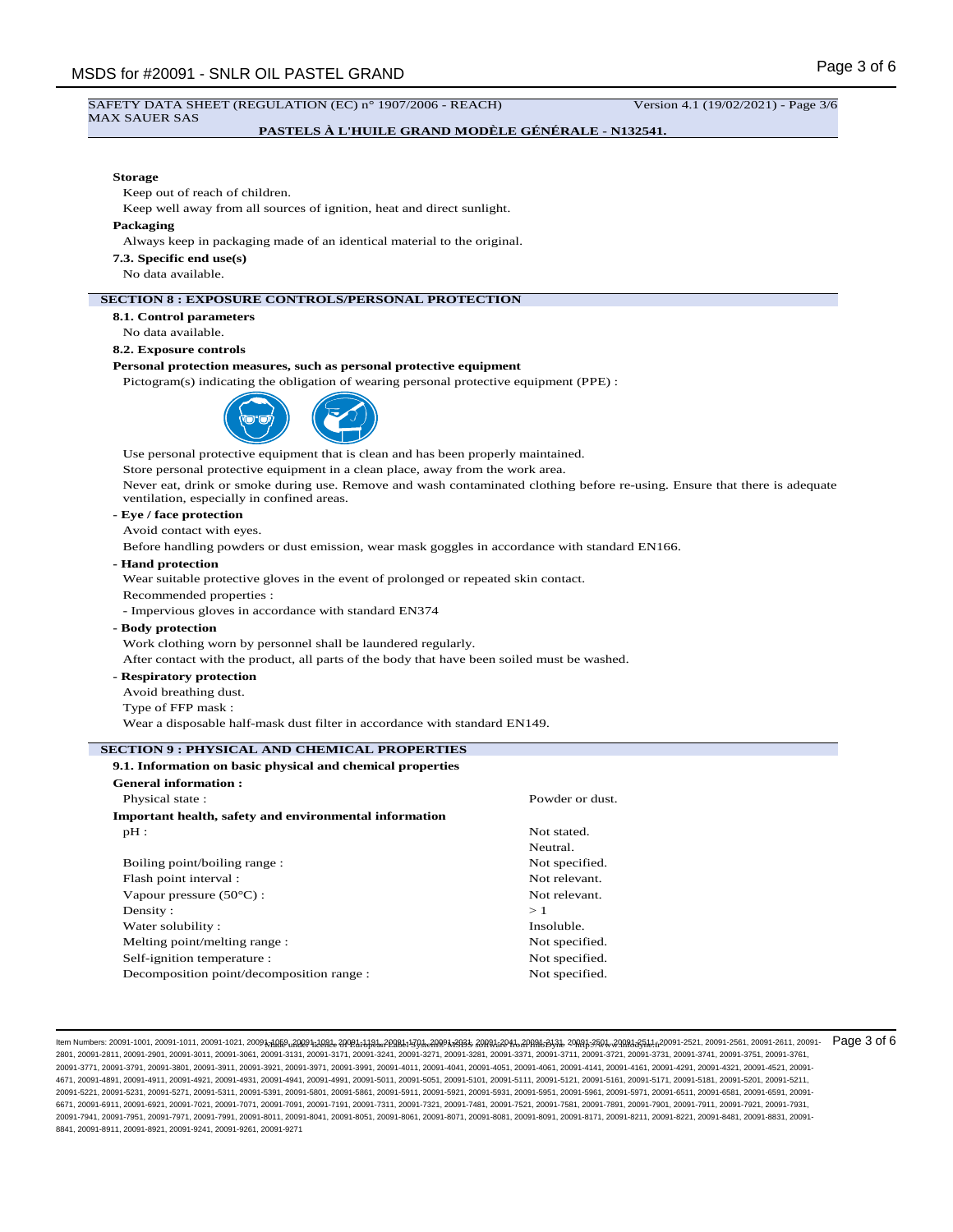#### SAFETY DATA SHEET (REGULATION (EC) n° 1907/2006 - REACH) Version 4.1 (19/02/2021) - Page 4/6 MAX SAUER SAS

## **PASTELS À L'HUILE GRAND MODÈLE GÉNÉRALE - N132541.**

### **9.2. Other information**

No data available.

## **SECTION 10 : STABILITY AND REACTIVITY**

## **10.1. Reactivity**

No data available.

### **10.2. Chemical stability**

This mixture is stable under the recommended handling and storage conditions in section 7.

#### **10.3. Possibility of hazardous reactions**

When exposed to high temperatures, the mixture can release hazardous decomposition products, such as carbon monoxide and dioxide, fumes and nitrogen oxide.

### **10.4. Conditions to avoid**

Avoid :

- formation of dusts

Dusts can form an explosive mixture with air.

**10.5. Incompatible materials**

#### No data available.

#### **10.6. Hazardous decomposition products**

The thermal decomposition may release/form :

- carbon monoxide (CO)
- carbon dioxide (CO2)

#### **SECTION 11 : TOXICOLOGICAL INFORMATION**

#### **11.1. Information on toxicological effects**

Powdered paints may cause local skin irritation, in folds in the skin or on contact with tight clothing (too tight fitting)

### **11.1.1. Substances**

No toxicological data available for the substances.

#### **11.1.2. Mixture**

No toxicological data available for the mixture.

#### **Monograph(s) from the IARC (International Agency for Research on Cancer) :**

CAS 103-23-1 : IARC Group 3 : The agent is not classifiable as to its carcinogenicity to humans.

### **SECTION 12 : ECOLOGICAL INFORMATION**

#### **12.1. Toxicity**

#### **12.1.2. Mixtures**

No aquatic toxicity data available for the mixture.

**12.2. Persistence and degradability**

### No data available.

**12.3. Bioaccumulative potential**

#### No data available.

**12.4. Mobility in soil**

No data available.

**12.5. Results of PBT and vPvB assessment**

No data available.

**12.6. Other adverse effects** No data available.

**German regulations concerning the classification of hazards for water (WGK, AwSV vom 18/04/2017, KBws) :** WGK 2 : Hazardous for water.

llem Numbers: 20091-1001, 20091-1011, 20091-1021, 20091<u>,1089, 20091, 1081, 20091, 1081, 20091, 20098, 20091, 20091, 20081, 2008, 20091, 2009, 2008, 2009, 2008, 2008, 2008, 2008, 2008, 2009, 2008, 2008, 2008, 2008, 2008, 2</u> 2801, 20091-2811, 20091-2901, 20091-3011, 20091-3061, 20091-3131, 20091-3171, 20091-3241, 20091-3271, 20091-3281, 20091-3371, 20091-3711, 20091-3721, 20091-3731, 20091-3741, 20091-3751, 20091-3761, 20091-3771, 20091-3791, 20091-3801, 20091-3911, 20091-3921, 20091-3971, 20091-3991, 20091-4011, 20091-4041, 20091-4051, 20091-4061, 20091-4141, 20091-4161, 20091-4291, 20091-4321, 20091-4521, 20091- 4671, 20091-4891, 20091-4911, 20091-4921, 20091-4931, 20091-4941, 20091-4991, 20091-5011, 20091-5051, 20091-5101, 20091-5111, 20091-5121, 20091-5161, 20091-5171, 20091-5181, 20091-5201, 20091-5211, 20091-5221, 20091-5231, 20091-5271, 20091-5311, 20091-5391, 20091-5801, 20091-5861, 20091-5911, 20091-5921, 20091-5931, 20091-5951, 20091-5961, 20091-5971, 20091-6511, 20091-6581, 20091-6591, 20091- 6671, 20091-6911, 20091-6921, 20091-7021, 20091-7071, 20091-7091, 20091-7191, 20091-7311, 20091-7321, 20091-7481, 20091-7521, 20091-7581, 20091-7891, 20091-7901, 20091-7911, 20091-7921, 20091-7931, 20091-7941, 20091-7951, 20091-7971, 20091-7991, 20091-8011, 20091-8041, 20091-8051, 20091-8061, 20091-8071, 20091-8081, 20091-8091, 20091-8171, 20091-8211, 20091-8221, 20091-8481, 20091-8831, 20091- 8841, 20091-8911, 20091-8921, 20091-9241, 20091-9261, 20091-9271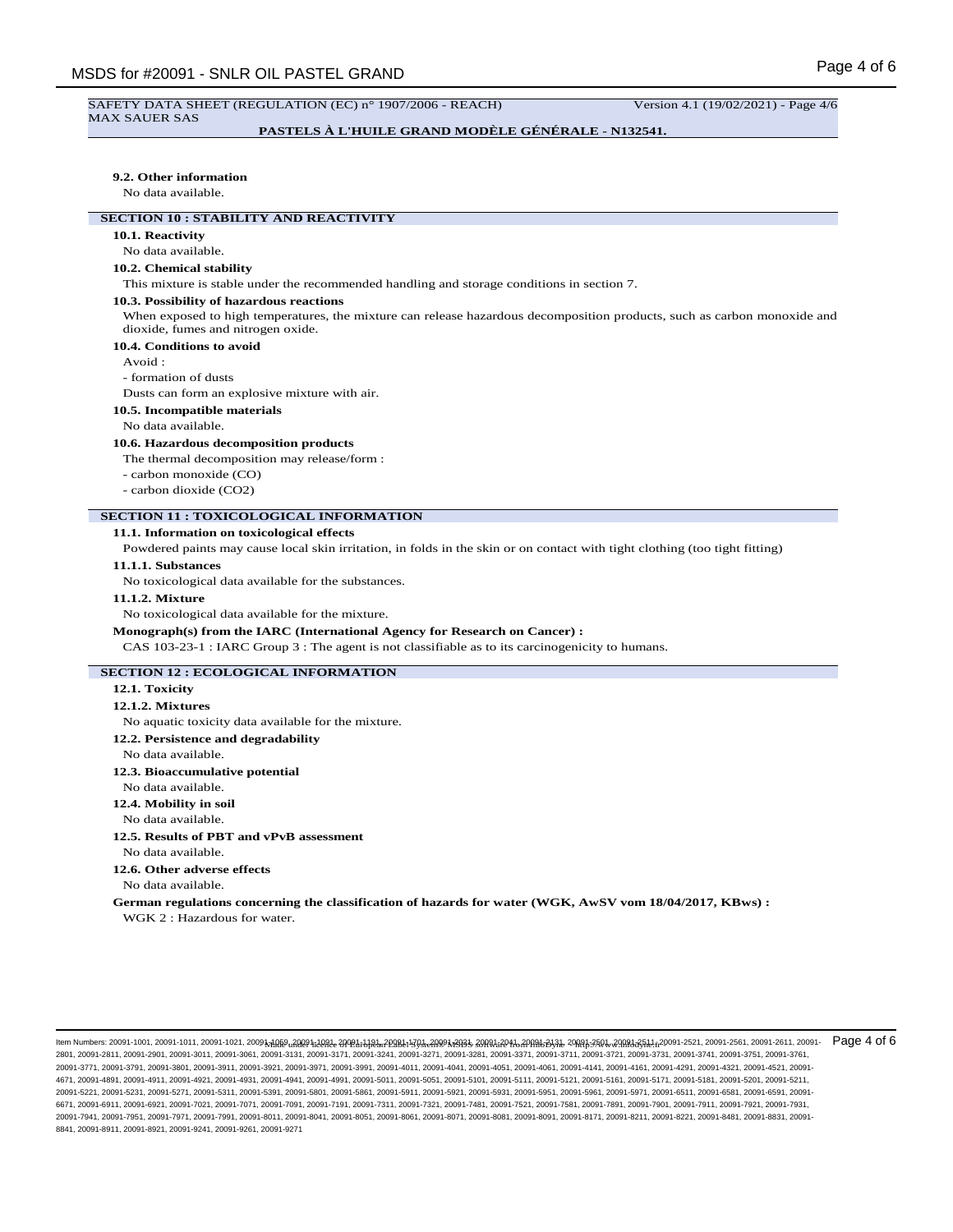#### SAFETY DATA SHEET (REGULATION (EC) n° 1907/2006 - REACH) Version 4.1 (19/02/2021) - Page 5/6 MAX SAUER SAS

## **PASTELS À L'HUILE GRAND MODÈLE GÉNÉRALE - N132541.**

**SECTION 13 : DISPOSAL CONSIDERATIONS** Proper waste management of the mixture and/or its container must be determined in accordance with Directive 2008/98/EC. **13.1. Waste treatment methods** Do not pour into drains or waterways. **Waste :** Waste management is carried out without endangering human health, without harming the environment and, in particular without risk to water, air, soil, plants or animals. Recycle or dispose of waste in compliance with current legislation, preferably via a certified collector or company. Do not contaminate the ground or water with waste, do not dispose of waste into the environment. **Soiled packaging :** Empty container completely. Keep label(s) on container. Give to a certified disposal contractor. **SECTION 14 : TRANSPORT INFORMATION** Exempt from transport classification and labelling. **14.1. UN number** - **14.2. UN proper shipping name** - **14.3. Transport hazard class(es)** - **14.4. Packing group** - **14.5. Environmental hazards** - **14.6. Special precautions for user** -

## **SECTION 15 : REGULATORY INFORMATION**

**15.1. Safety, health and environmental regulations/legislation specific for the substance or mixture**

**- Classification and labelling information included in section 2:**

The following regulations have been used:

- EU Regulation No. 1272/2008 amended by EU Regulation No. 2020/217 (ATP 14)
- **Container information:**

The mixture is contained in packaging that does not exceed 125 ml.

**- Particular provisions :** No data available.

- **German regulations concerning the classification of hazards for water (WGK, AwSV vom 18/04/2017, KBws) :** WGK 2 · Hazardous for water.
- **15.2. Chemical safety assessment**

No data available.